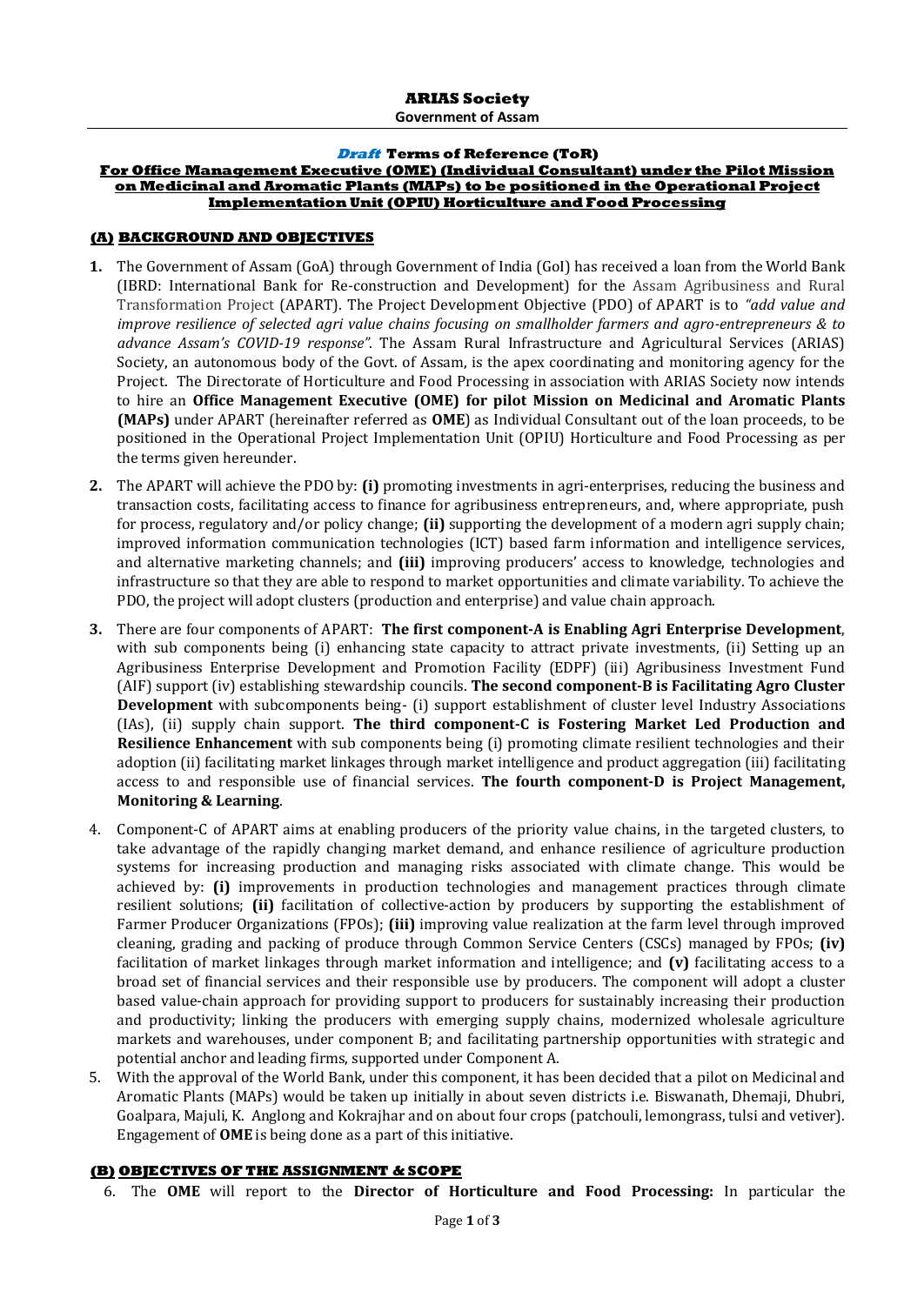responsibilities of the **OME** include the following:

- a) Organizing day-to-day schedule for of the concerned office. To accurately pass all incoming information to relevant staff of pilot Mission on MAPs as well as coordination between Head, Nodal Officer/Alternate Nodal Officer and other members.
- b) Answering incoming telephone calls, typing letters and other correspondence by order of Head /Nodal Officer/ Alternate Nodal Officer and dealing with other office matters which are approved by his/her reporting officer or the Department's Coordinator in PCU, ARIAS Society;
- c) Ensuring clear and, depending on confidentiality, database management of all incoming and outgoing documentation with respect to pilot mission on MAPs;
- d) Efficiently organizing, maintaining and safekeeping of OPIU/district office files and providing files/file information to the members/Head as and when required with respect to pilot mission on MAPs;
- e) Operating petty cash/ small imprest amounts in consultation and as authorized by the Finance and Accounts Officer/Accounts Manager with respect to pilot mission on MAPs;
- f) Ensuring smooth and efficient logistical arrangements for all meetings, seminars, conferences and training sessions organized by the OPIU/districts and extending need based support to PCU, with respect to pilot mission on MAPs
- g) Typing the minutes of meeting/ record notes from handwritten notes etc with respect to pilot mission on Medicinal and Aromatic Plants (MAPs);
- h) Provide for short translations from Assamese to English and vice versa with respect to pilot mission on Medicinal and Aromatic Plants (MAPs);
- i) Using computer and word processing, drafting notes and other such documents from dictation or source material, as the case maybe with respect to pilot mission on MAPs;
- j) Ensuring effective mail management with respect to pilot mission on MAPs: receiving and sending (letters, faxes, e-mail), taking prints of mails and putting up in relevant files in consultation with and as authorized by Nodal Officer and other members/head of OPIU/district;
- k) Perform any other related tasks as determined by Head of OPIU/Nodal Officer/ Alternate Nodal Officer and other members of the OPIU Horticulture and Food Processing.
- l) **Travel Requirements:** The **OME** shall be required to undertake field-visits and tours to project sites, with the approval of the reporting officer.

## **(C) MINIMIM ESSENTIAL QUALIFICATIONS, EXPERIENCE, SKILLSET, AND AGE ETC.**

- 7. **Educational Qualifications** The **OME** should hold a Bachelors degree (of minimum three years duration) in any subject from a recognized University/ Institution.
- 8. **Work Experience:** The **OME** must have at least (2) two years' experience in office management/secretarial work in any public or private sector organization.
- 9. **Computer Skills & Language:** The **OME** must have proficiency in the use of Internet based applications, Graphics, MS Word, MS Excel and MS Power Point and other related applications.
- 10. **Language**: Fluency in English & Hindi. Knowledge of local language would be an added advantage.
- 11. **Age**: Age of the candidate should not be more than **35 years as on 1st July, 2022**.

### **(D)DURATION OF CONTRACT, NOTICE PERIOD ETC.**

- 6. The tenure of **OME** is intended for the entire duration of APART and co-terminus with the project period of APART. However, continuity of the **OME** beyond eleven months from the date of signing the agreement will depend upon his/her performance. The decision of the SPD, ARIAS Society shall be final and binding in this regard. The contract management shall be done as per the project rules.
- 7. The contract with **OME** may be terminated by either side at any point of time during the contractual period by serving a 30 days' notice without assigning any reason and without thereby incurring any liability to the Govt. of Assam/ PCU/ ARIAS Society. The assignment is purely contractual in nature and shall not, under any circumstance, be extended beyond the APART's closing date. The Govt. of Assam/ PCU/ ARIAS Society shall not undertake any responsibility for subsequent deployment of the incumbent.
- 8. The **OME** shall not assign or sub-contract, *in whole or in part,* his/her obligations to perform under this ToR, except with the reporting officer's prior written consent. The **OME** will have to serve the assigned office on full time basis under overall command of Director, Horticulture and Food Processing, during the assignment period **OME** may be transferred to any other office of the Project either at HQ (Guwahati) or in the Districts.

### **(E) REMUNERATION, PAYMENT TERMS AND LEAVE ETC.**